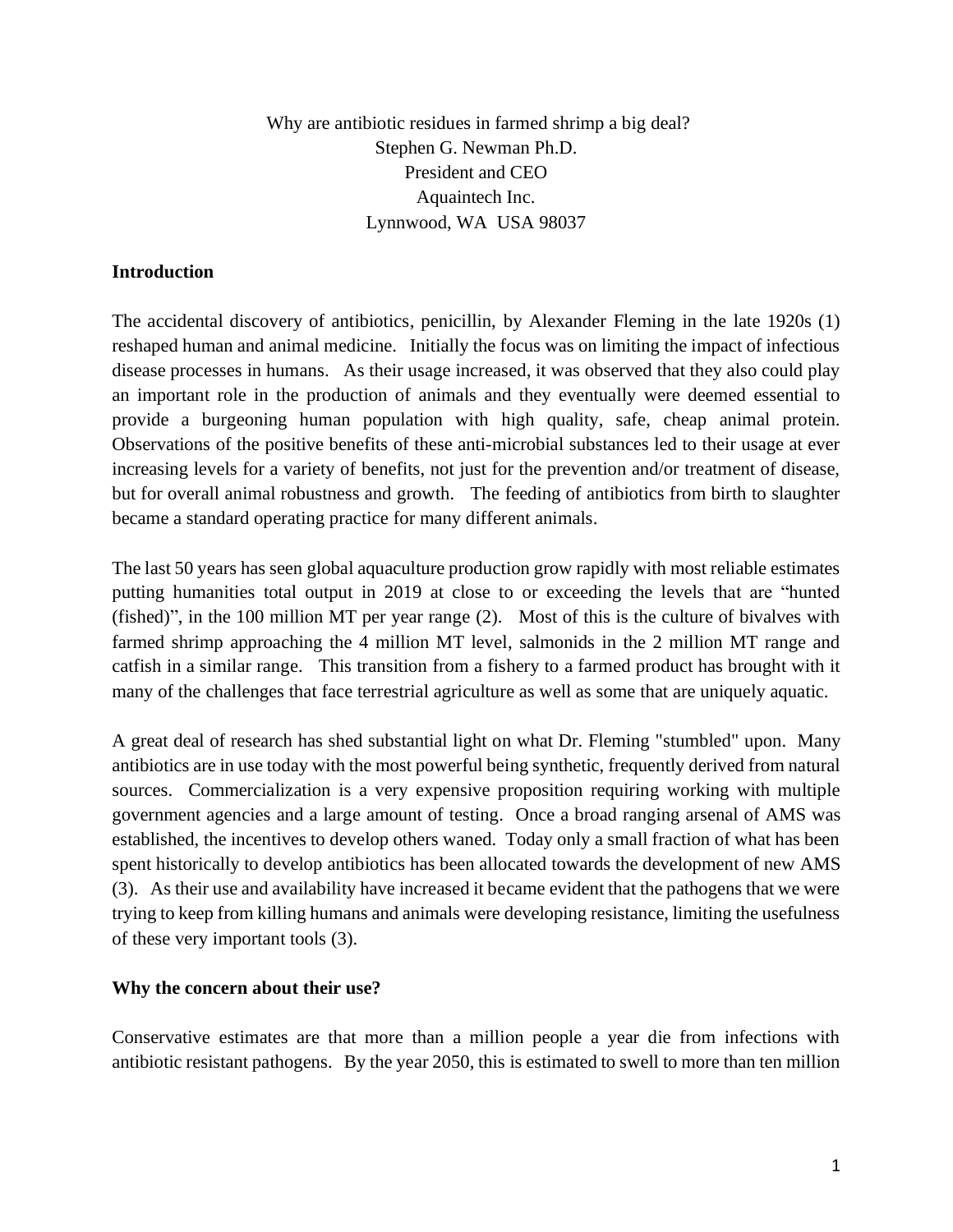(3). These are deaths that would be preventable if the widespread use of antibiotics (not just abuse) were curtailed.

Most countries regulate, to some extent, what and how antibiotics can be used. Enforcement though may be lax or nonexistent allowing indiscriminate use to flourish. The reasons for this are complex. Focusing on shrimp farming, perhaps the single largest reason for the widespread us of antibiotics is that the traditional and widely used farming practices are not science based. All too often when farmers have animal health challenges, they have no idea what is actually going on. While a competent authority may isolate and identify potential pathogens, disease is often multifactorial with multiple pathogens and stressors playing a role. Few farmers, if they look at all, look further than a single possible culprit. Most farmed shrimp is produced by small farmers in what is largely a poverty driven production system. They may operate one or two small ponds on their property and have a considerable portion of their wealth tied up in the ponds. Poor outcomes, all too common, are disastrous and many resort to the use of readily available antibiotics, whether legal or not, in an effort to avoid serious financial repercussions. The farmer, often in desperation, uses every tool at his disposal to try and salvage his profits when animals are dying.

When antibiotics are used properly, i.e. their use is proscribed by a science-based determination of the underlying cause of mortality, they can be very helpful, if not essential, tools. Unfortunately, this information is simply not available to most shrimp farmers and they gamble that they will see a benefit and that there will be no easy way that their use of an antibiotic can be determined. It is ironic that physicians also play a role in the overuse of antibiotics by prescribing them in the absence of proof that they are indicated. There are many that think that this is actually the predominant reason for the development of resistance.

In SE Asia (where most of the worlds farmed shrimp is produced), a common practice is to pool the harvests from a number of small farmers into a single lot. This ensures that traceability is not always complete and indeed often lost. So, a farmer may use a specific antibiotic that his local feed mill, processing plant, animal health consultant, etc. tells him to use, far too often with no regard for the proper usage and gamble that its presence will not be caught. Poverty driven production paradigms are highly susceptible to this abuse. Farmers who would go bankrupt from single crop failures make choices that are understandable even if irresponsible and in the long run, foolish.

There are two primary issues regarding the use of antibiotics that are of concern. The most important is the development of antimicrobial resistance or AMR. This resistance results in antibiotics not working and farmers end up using antibiotics that are essential for controlling human disease outbreaks that should not be used elsewhere. The second issue is that of residues.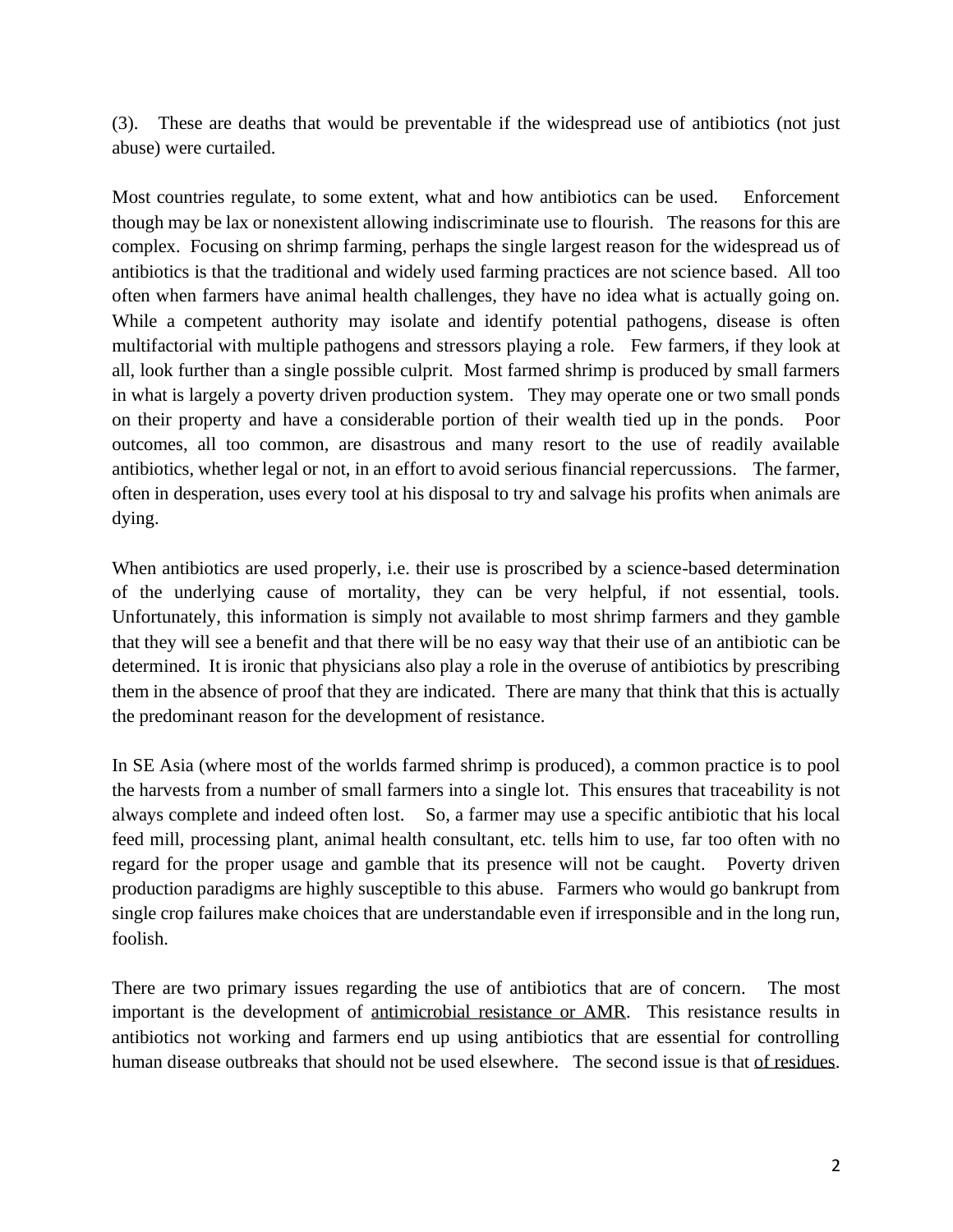The issue with residues is not one of danger to the health of the consumer. The presence of residues is an indicator that a given antibiotic has been used.

The abuse of antibiotics is wide spread and ranges from the deliberate use of antibiotics that are banned in the country that the final farmed product is destined for to the use of excessively high dosages because of "resistance", to generally irresponsible use of poorly formulated products, to companies selling products that contain antibiotics that are included to provide the perception of a benefit from the use of products that are not effective as claimed, etc. The end result is that when the shrimp are harvested there can be detectable residues from the use of these antibiotics in the consumer ready product. These can range from the raw nonmetabolized antibiotics themselves to metabolic by products that the consuming animals produce as they degrade and breakdown the antibiotics. This can and has resulted in an entire countries crop being banned or facing higher levels of regulatory scrutiny that ultimate impact profitability. India currently has a huge problem with this, and knowledgeable sources are saying that the Chinese have begun to ban imports of farmed shrimp from India because of consistent high levels of antibiotic residues (personal communication-Yudee Sim, Speedy Assay, Malaysia). This is not a problem that will resolve itself without major changes to the manner in which shrimp are farmed.

# **More about Anti-Microbial Resistance (AMR)**

The role of antibiotics in human medicine is critical with millions of lives being saved every year. The development of new antibiotics is very expensive and time consuming. Proof of safety and efficacy, metabolic half-lives, the range of usefulness, etc. are among the elements needed to be able to market and sell them. Unfortunately, the development of resistance to these compounds is inevitable. Today we know that a vast number of anti-microbial substances are produced naturally by bacteria and fungi where they are essential for survival. These compounds are an important tool by which micro-organisms ensure access to the nutrients needed for growth. They are chemically diverse and ubiquitous. Microbes live in vast complex assemblages, termed microbiomes, with the composition evolving as the environment around them changes. Antibiotics are a very important element of the evolutionary pressures that drive this change (4). Only a very small number of these have been exploited commercially.

The use of antibiotics in aquaculture is, as their use is in general, an evolutionary pressure. Abuse can rapidly increase the impact of these pressures resulting in some microbes becoming refractory (requiring much higher doses for efficacy) or resistant (no dose will kill the target pathogens) to given antibiotics at rates that are problematic. This is typically a result of the presence of a small proportion of the target population for the AMS being present from the onset that contains the genes for resistance. This is why proper use is critical (3). Specific targeted pathogen loads must be reduced so that the animal's immune system can clean up what is left. Improper use of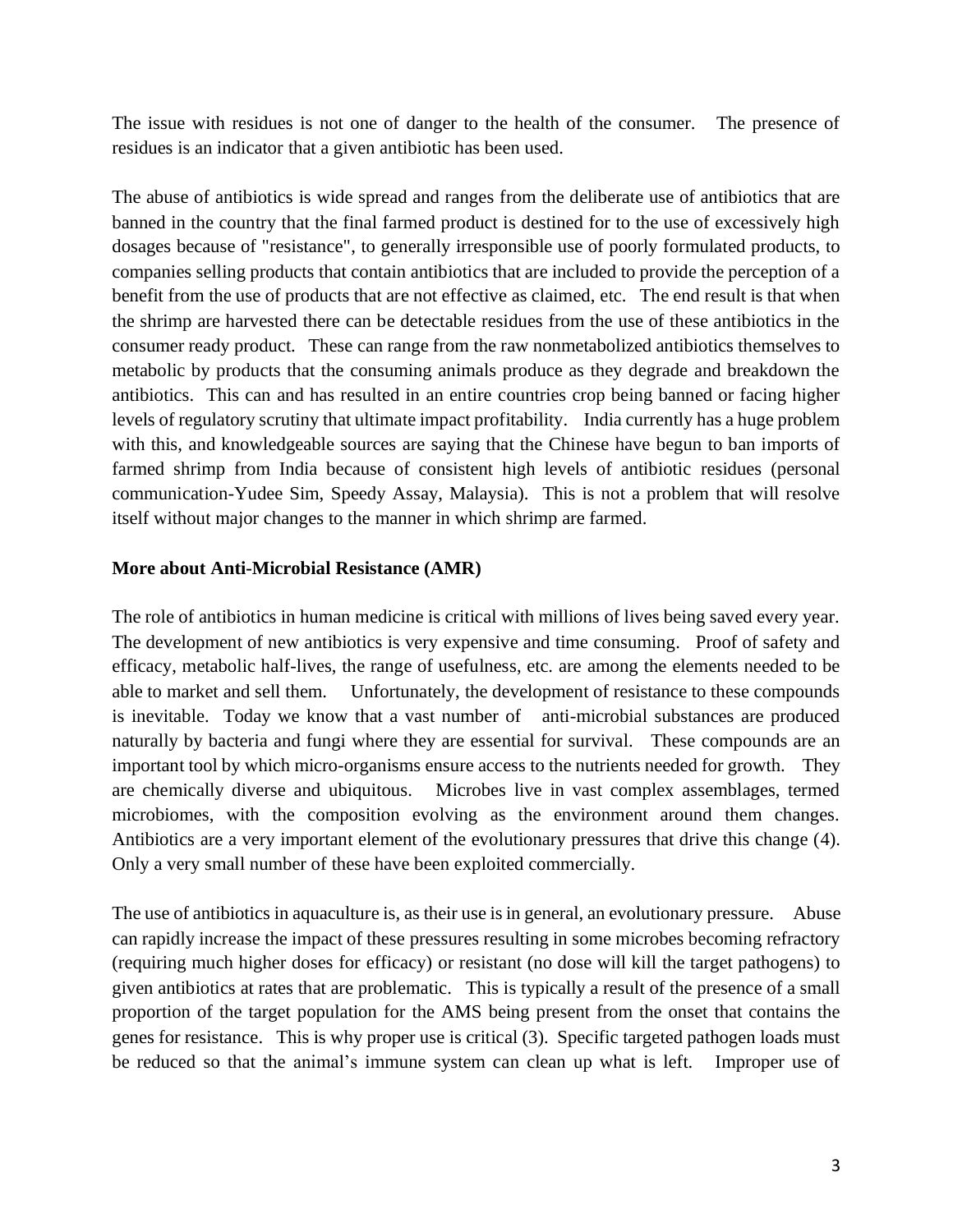antibiotics often fails to do this, and animals can end up being infected with strains that are resistant to most if not all commercially available antibiotics.

This resistance can be linked to resistance to other antibiotics. The means by which much of this resistance occurs is through the transfer of small circular loops of DNA, known as plasmids, that readily fuse with each other to create multiple antibiotic resistant strains. Improper use (much higher doses, shorter application times, stopping the use when the symptoms abate, etc.) can lead to this. Even with responsible use resistance happens, evidently though at a lower frequency (3). Alternating the use of different classes of antibiotics and monitoring for resistance patterns is important to protect against this. Unfortunately, most shrimp farmers do not do this and the labs that might help them are often the same ones selling them the antibiotics in the first place.

# **More about residues**

From a toxicity standpoint to the consumer, while for a few antibiotics there are concerns, including anaphylaxis, the levels of residues found are rarely if ever an issue. The amount of shrimp (or fish) that would have to be consumed to get even close to what might be a therapeutic dose likely limits any direct significant impact that one can expect on the consumer and their microbiome. If an allowable residue limit is 1 ppm, this is equivalent to 1 gram in a MT. A thousand time less than this, a ppb, is equivalent to 1 mg in a MT. So, for a compound that has an allowable residue limit of a single part per billion, to get the equivalent of a therapeutic dose (orally), say a gram, one would have to ingest a 1000 MTs of shrimp. Clearly this reduces the risk to as close to zero as one can get from having an adverse reaction to the presence of a residue.

It is estimated that US consumers will eat around 150 billion pounds of beef and poultry in 2019 (3,4,5). Only recently, the FDA has banned the use of a broad range of antibiotics in agriculture that are deemed to be essential for use in treating human diseases (6). Even though the legal use of many of these have been restricted to treating diseases and not for use as growth promoters this is difficult to enforce as veterinarians have a great deal of discretionary power and can prescribe for prophylaxis. This ban however has not stopped the illicit use of many antibiotics and residues are common.

Residues are typically allowed at levels based on scientific observations of how compounds are metabolized. They are intended to serve as guidelines for dosages and withdrawal times. Testing every animal is of course not possible. Instead, typically at slaughter, random samples are taken to be tested for a wide range of antibiotics and some of the almost 400 chemicals that may find their way into our food chain (primarily pesticides) (3). The number of samples taken is determined by the risk. The risks are determined based largely on the history of the source of the animals. So, someone who has violated the law historically will be watched closer than someone who has never done so (or never been caught).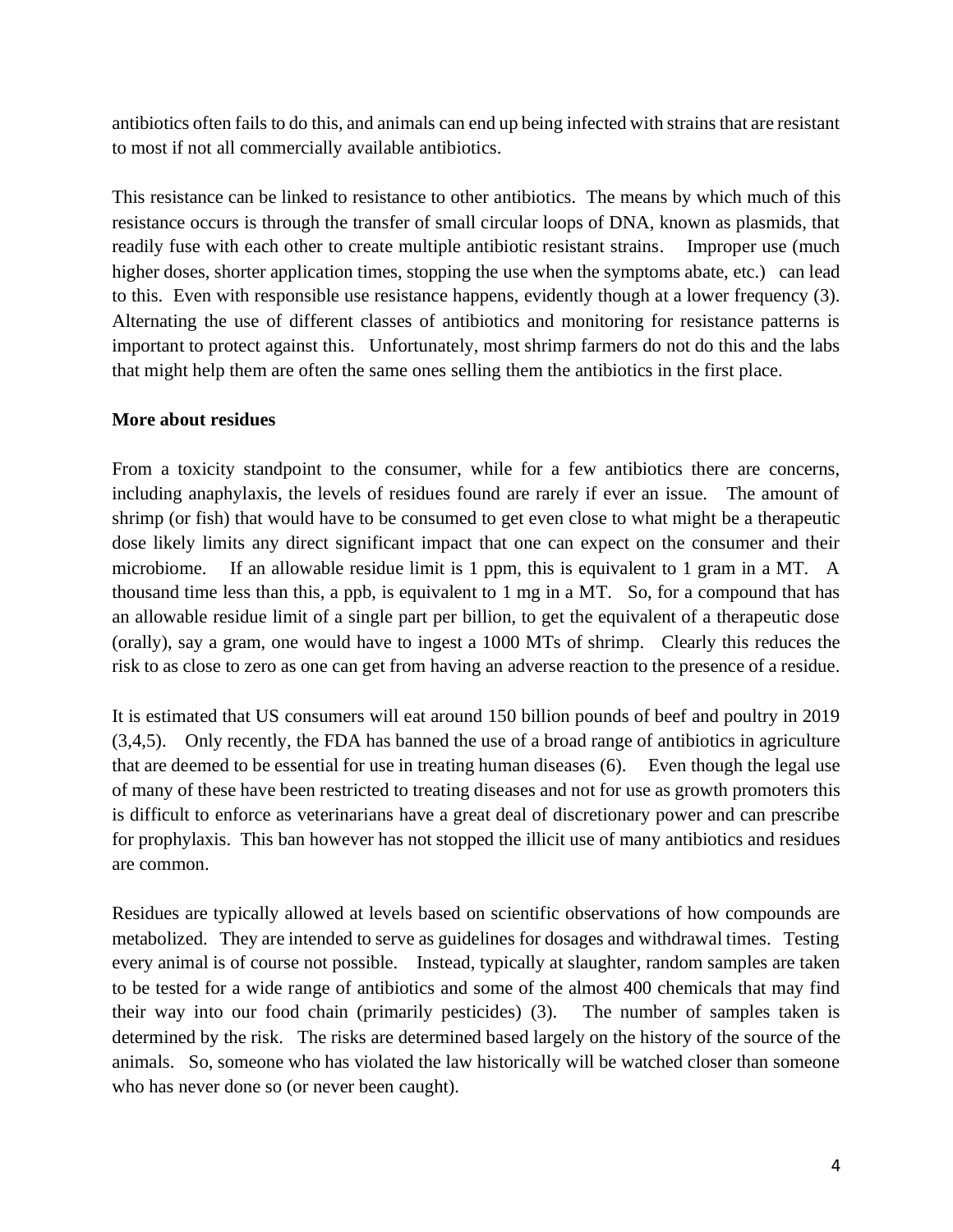It is interesting to note that there are many instances in which meat produced in the US would not be allowed in some other countries (3). It is clear that there is a need for a consistent standard to be adopted that takes all of the various elements into consideration to avoid double standards.

Many countries however have no issues with the same antibiotics being used on humans as on animals. It is a fact that in many of the major shrimp farming countries antibiotics are freely available without prescription and veterinary supply houses may warehouse many tons of antibiotics in anticipation of what their customers want to use. This is an irresponsible yet widespread practice.

To sell into a given market certain tests need be conducted to ensure that there are no indications that a specific antibiotic or group of antibiotics has been used in the current production cycle. These tests are invariably limited by the very nature of how these antibiotics or their metabolic by products must be tested for. It is not possible to test every animal, so the testing is done using a statistical approach that is limited and realistically not adequate for the task of finding evidence of improper use at low prevalence levels. Many animals that contain residues still enter into the food chain.

The antibiotics that are of the greatest focus are usually synthetic analogs of natural compounds., as these are widely used in treating human disease (3). Factors such as the species being tested, the tissue being tested, the rearing conditions that the animal faced (temperature, salinity, and other parameters), the genetics of the strains, the purity of the antibiotic, the source of it and the conditions under which it has been stored, the presence of non-target animals in the population, etc. all play roles in the presence of residues at harvest. Residues are currently the primary manner in which the illegal use of AMS is detected.

The common argument is that we should exclude as much as we can from the production environment what is not needed and/or is detrimental. The risks and benefits of this must be considered. Blanket bans on the use of any antibiotic make little sense given that responsible use of antibiotics where a science-based determination of the underlying cause of a problem can mitigate a great deal of financial damage. In fact, while some may perceive that shrimp farmers are unfairly targeted, they are not. Shrimp are not tested for many compounds that would not be legal if present in US produced meat.

An additional irony in this whole matter is the presence of, among other things, harmful algal blooms or HABs in shrimp ponds. Shrimp are typically (successfully) farmed in moderately enriched bodies of water where there are complex microbiomes present that lend themselves to optimal production. There are vast numbers of metabolic byproducts excreted by the huge numbers of bacteria, algae, yeast, etc. that are actually the largest biomass present in the ponds.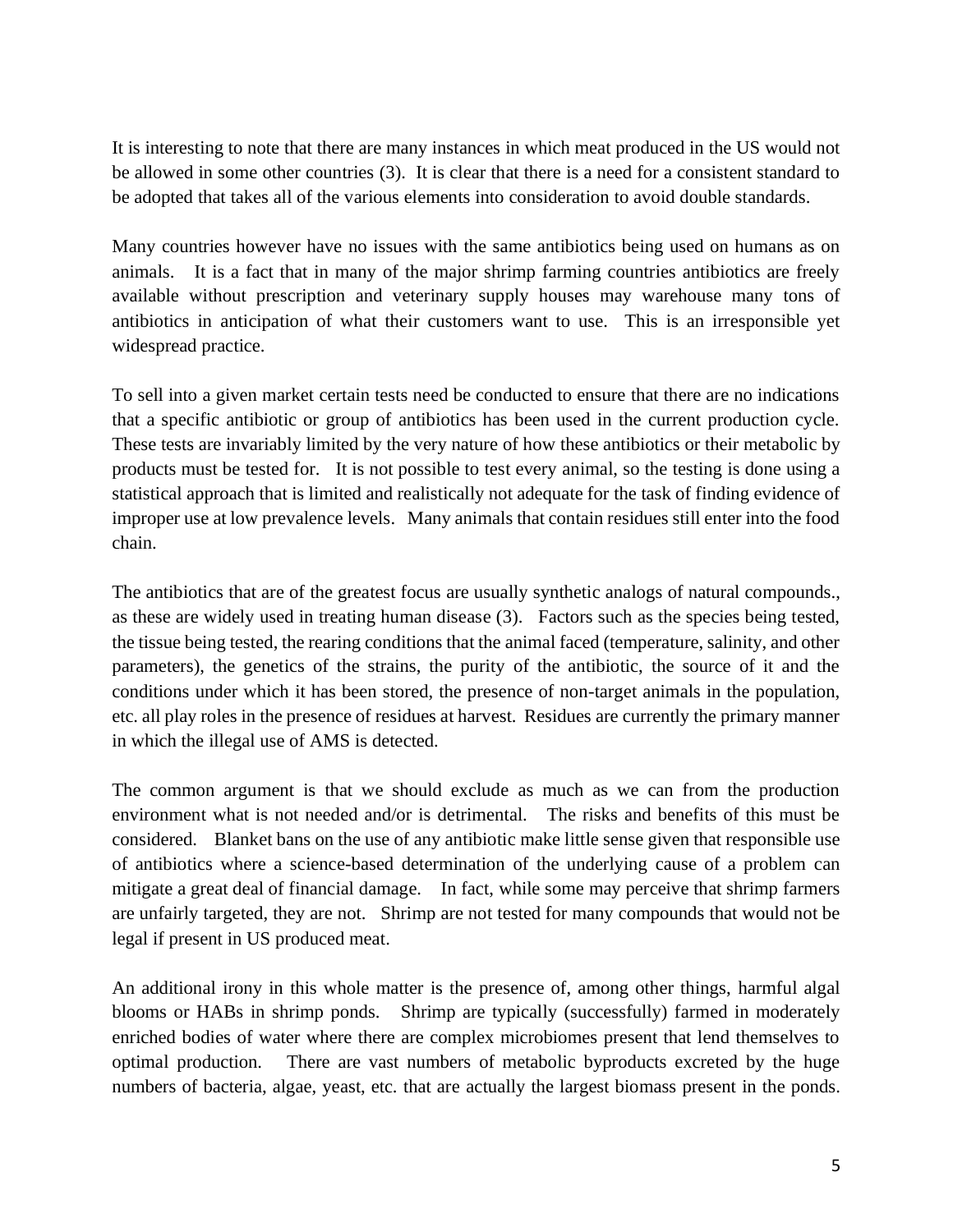While we do know what some of these are, this is not even a fraction of a fraction of a percent of what is present. HABs produce a variety of toxins that can kill fish/shrimp quickly and sicken, or even kill, humans as well. Only a very small number of the total present have been characterized. These are not routinely tested for despite the fact that it is highly probably that some of the them such as the serine analog, BMAA, a potential culprit in certain neurodegenerative diseases (7) is highly likely to be present in ponds with high levels of cyanophytes. It appears certain that as the planet warms as a result of human induced environmental feedback inhibition (widely referred to as climate change) that the levels and types will increase. There are many things in all of what we eat that are not known. Ultimately the presence of these toxins is potentially much more harmful to the consumer than levels of antibiotic residues that require the consumption of impossibly huge amounts of shrimp in order to get even enough to be remotely problematic. Consider though that many things that might be problematic including AMR are destroyed by cooking.

The use of antibiotics in farmed shrimp and fish is impacted by where the animals are being exported to and who the consumers are. Not everybody has the same concerns. Antibiotics can remain in an animal for its life cycle, as can metabolites that are not excreted. Each chemical compound has a metabolic pathway for degradation. Some of the many questions that have to be addressed are:

> How they are broken down? What they are broken down into? How many steps until they are excreted? Are they excreted and if so how? If they are not excreted either partially or in total, then, where are they? And in what form? How does the environment impact this?

Analytical testing of "random" samples is how the use of these compounds is policed. What the samples are tested for varies depending on what organizations they might have audit them, what country they are in and where the product is destined to be consumed in. This sampling is not, in reality, adequate to ensure high levels of compliance. This is partly a result of how samples are collected for testing. Testing samples from individual farms before pooling and working closer with all levels of the supply chain would be more effective in ensuring that residue containing product does not find its way into the marketplace.

Ultimately much tighter regulatory oversight, stiffer penalties for violations in conjunction with better traceability will have to become the norm. The industry needs to quit empowering a system that cannot possibly adequately ensure that consumer that they are not consuming adulterated foods.